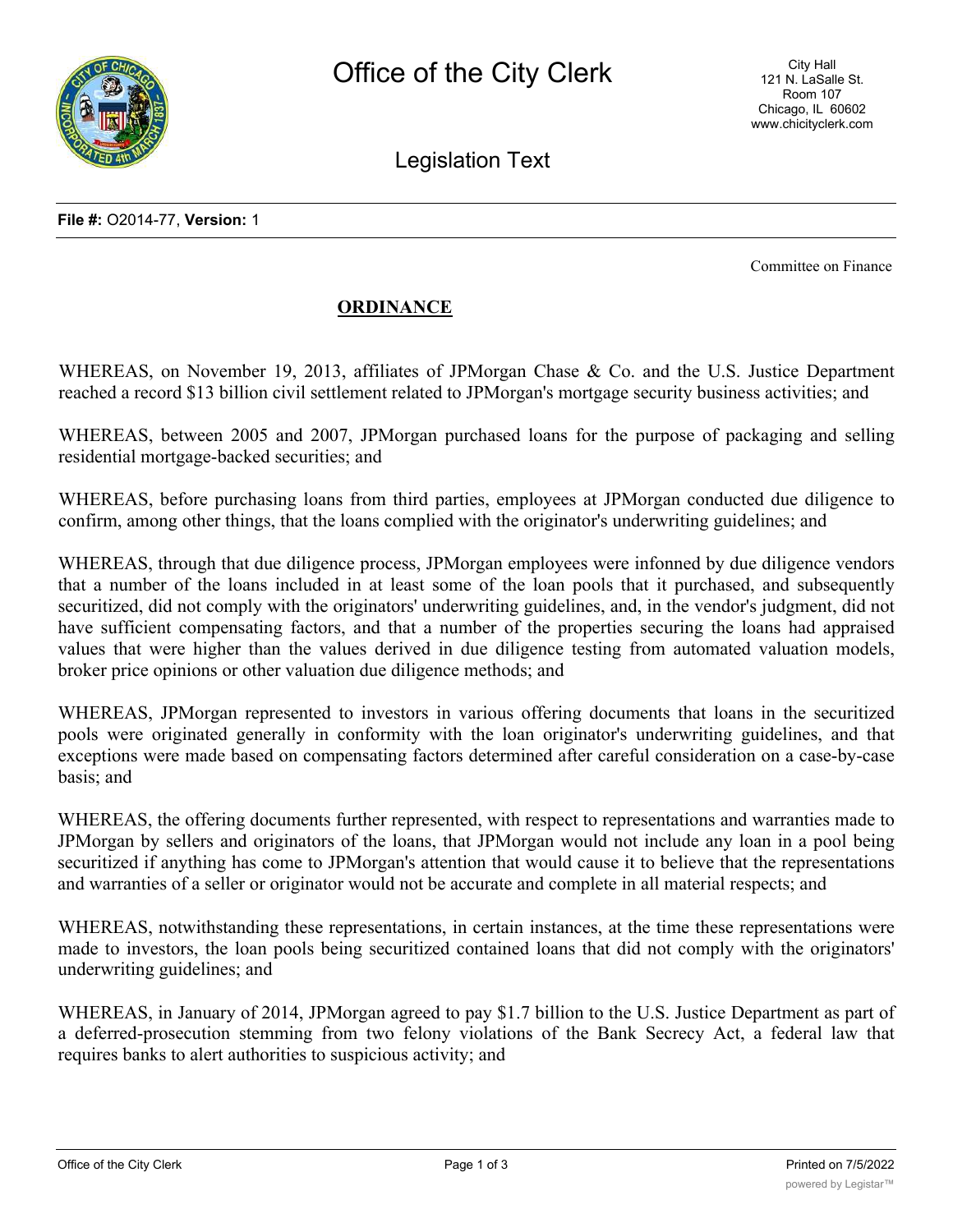WHEREAS, the settlement stems from charges that JPMorgan turned a blind eye to the Ponzi scheme run by Bernard L. Madoff; and

WHEREAS, pursuant to the agreement, JPMorgan consented to the filing of a two-count Information in the United States District Court for the Southern District of New York, charging JPMorgan with failure to maintain an effective anti-money laundering program, in violation of Title 31, United States Code, Sections 5318(h) and 5322(a) and Title 12, Code of Federal Regulations, Section 21.21, and failure to file a suspicious activity report, in violation of Title 31, United States Code, Sections 5318(g) and 5322(a) and Title 12, Code of Federal Regulations, Section 21.11; and

WHEREAS, pursuant to the agreement, JPMorgan admitted and stipulated to certain facts related to its banking relationship with Madoff and its conduct relevant to the aforementioned criminal charges; and

WHEREAS, according to reports, U.S. prosecutors and regulators are also examining whether JPMorgan violated the Foreign Corrupt Practices Act by hiring children and other relatives of well-connected politicians in hopes of steering business to the firm in the Asia Pacific region, including China; and

WHEREAS, Section l-23-020(a) ofthe Municipal Code of Chicago provides that no business entity shall be eligible to do business with the city if it or any controlling person of such business entity has been convicted of a felony or of a criminal offense of whatever degree, involving bribery, theft, fraud, forgery, perjury, dishonesty or deceit, or attempts thereof; and

WHEREAS, Section l-23-020(b) ofthe Municipal Code of Chicago also provides that no business entity shall be eligible to do business with the city if it or any controlling person of such business entity has made in any civil or criminal proceeding an admission of guilt of any ofthe conduct set forth in the previous recital; and

WHEREAS, pursuant to an ordinance adopted by the City Council of the City of Chicago on May 12, 2010, and published in the Journal of Proceedings of the City Council ofthe City of Chicago for such date at pages 89665 through 89667 inclusive, the City Council of the City of Chicago adopted an ordinance designating financial institutions as legal depositories for the monies of the City of Chicago and the Board of Education ofthe City of Chicago; now therefore

## **BE IT ORDAINED BY THE CITY COUNCIL OF THE CITY OF CHICAGO:**

SECTION 1. Section 1 of the ordinance adopted by the City Council of the City of Chicago on May 12, 2010, and published in the Journal of Proceedings of the City Council ofthe City of Chicago for such date at pages 89665 through 89667 inclusive is hereby amended by deleting the language stuck through, as follows:

*{Omitted text is unaffected by this ordinance)*